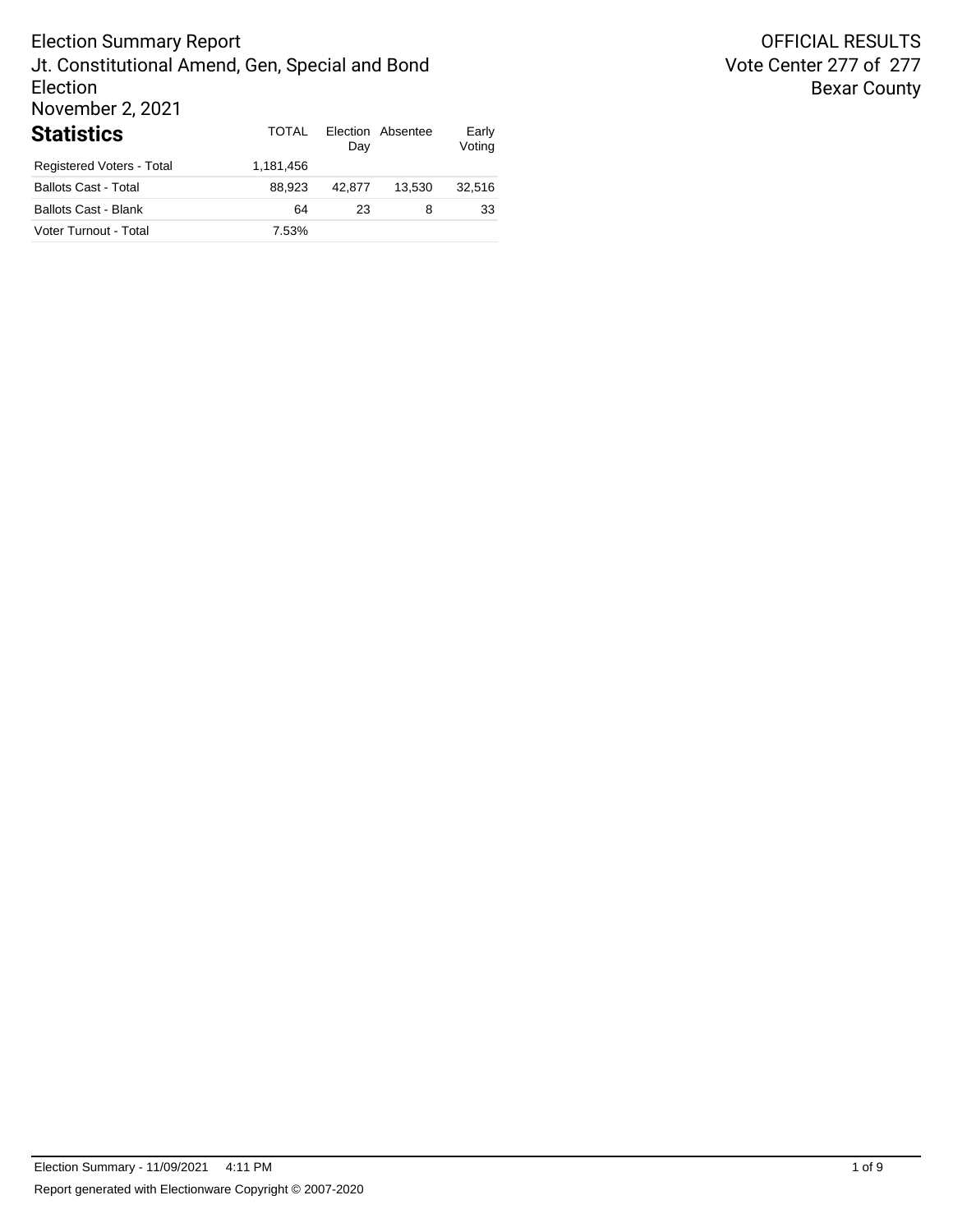OFFICIAL RESULTS Vote Center 277 of 277 Bexar County

### **STATE OF TEXAS PROPOSITION 1**

Vote For 1

|                   | TOTAL  | VOTE %  | Election Absentee<br>Day |        | Early<br>Voting |
|-------------------|--------|---------|--------------------------|--------|-----------------|
| For               | 72.516 | 82.73%  | 34.900                   | 10,990 | 26,626          |
| Against           | 15.133 | 17.27%  | 7.407                    | 2.336  | 5,390           |
| Total Votes Cast  | 87.649 | 100.00% | 42.307                   | 13.326 | 32,016          |
| Overvotes         | 3      |         | 0                        | 3      | 0               |
| <b>Undervotes</b> | 1,271  |         | 570                      | 201    | 500             |

### **STATE OF TEXAS PROPOSITION 2** Vote For 1

|                   | TOTAL  | VOTE %  | Dav    | Election Absentee | Early<br>Voting |
|-------------------|--------|---------|--------|-------------------|-----------------|
| For               | 58.220 | 66.50%  | 26.837 | 10.094            | 21,289          |
| Against           | 29.323 | 33.50%  | 15.431 | 3,185             | 10,707          |
| Total Votes Cast  | 87.543 | 100.00% | 42.268 | 13.279            | 31,996          |
| Overvotes         | 0      |         | 0      | 0                 | 0               |
| <b>Undervotes</b> | 1,380  |         | 609    | 251               | 520             |

## **STATE OF TEXAS PROPOSITION 3**

Vote For 1

|                         | <b>TOTAL</b> | VOTE %  | Day    | Election Absentee | Early<br>Voting |
|-------------------------|--------------|---------|--------|-------------------|-----------------|
| For                     | 49.877       | 56.89%  | 25,016 | 6.563             | 18,298          |
| Against                 | 37.795       | 43.11%  | 17.437 | 6.598             | 13,760          |
| <b>Total Votes Cast</b> | 87.672       | 100.00% | 42.453 | 13.161            | 32,058          |
| Overvotes               | 6            |         | 0      | 6                 | 0               |
| Undervotes              | 1.245        |         | 424    | 363               | 458             |

### **STATE OF TEXAS PROPOSITION 4**

Vote For 1

|                         | TOTAL  | VOTE %  | Day    | Election Absentee | Early<br>Voting |
|-------------------------|--------|---------|--------|-------------------|-----------------|
| For                     | 52.412 | 60.77%  | 25.189 | 7.661             | 19,562          |
| Against                 | 33.828 | 39.23%  | 16.485 | 5,366             | 11,977          |
| <b>Total Votes Cast</b> | 86.240 | 100.00% | 41.674 | 13.027            | 31,539          |
| Overvotes               | 1      |         | 0      |                   | 0               |
| Undervotes              | 2,682  |         | 1,203  | 502               | 977             |

## **STATE OF TEXAS PROPOSITION 5**

|                         | TOTAL  | VOTE %  | Day    | Election Absentee | Early<br>Voting |
|-------------------------|--------|---------|--------|-------------------|-----------------|
| For                     | 51.559 | 59.95%  | 24.341 | 7.966             | 19,252          |
| Against                 | 34.451 | 40.05%  | 17.241 | 4.972             | 12,238          |
| <b>Total Votes Cast</b> | 86.010 | 100.00% | 41.582 | 12.938            | 31,490          |
| Overvotes               | 0      |         | 0      | 0                 | 0               |
| Undervotes              | 2,913  |         | 1.295  | 592               | 1.026           |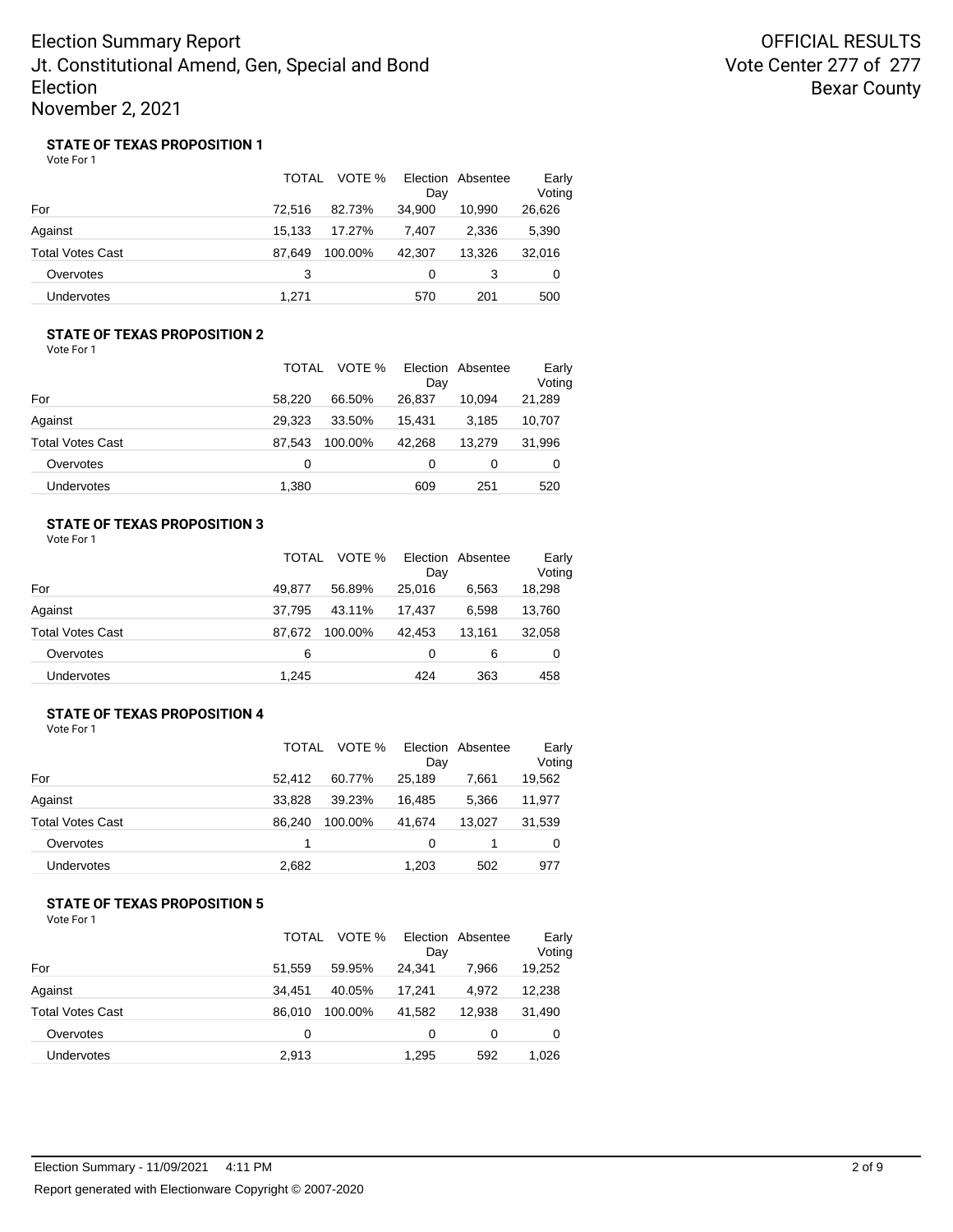OFFICIAL RESULTS Vote Center 277 of 277 Bexar County

### **STATE OF TEXAS PROPOSITION 6**

Vote For 1

|                   | TOTAL  | VOTE %  | Day    | Election Absentee | Early<br>Voting |
|-------------------|--------|---------|--------|-------------------|-----------------|
| For               | 75.181 | 86.35%  | 36.974 | 10,782            | 27,425          |
| Against           | 11.886 | 13.65%  | 5.316  | 2.099             | 4,471           |
| Total Votes Cast  | 87.067 | 100.00% | 42.290 | 12.881            | 31,896          |
| Overvotes         | 2      |         | 0      | 2                 | 0               |
| <b>Undervotes</b> | 1,854  |         | 587    | 647               | 620             |

### **STATE OF TEXAS PROPOSITION 7** Vote For 1

|                   | TOTAL  | VOTE %  | Dav    | Election Absentee | Early<br>Voting |
|-------------------|--------|---------|--------|-------------------|-----------------|
| For               | 78.036 | 89.40%  | 37.753 | 11.949            | 28,334          |
| Against           | 9.248  | 10.60%  | 4.530  | 1.111             | 3,607           |
| Total Votes Cast  | 87.284 | 100.00% | 42.283 | 13.060            | 31,941          |
| Overvotes         | 0      |         | 0      | 0                 | 0               |
| <b>Undervotes</b> | 1,639  |         | 594    | 470               | 575             |

## **STATE OF TEXAS PROPOSITION 8**

Vote For 1

|                         | TOTAL  | VOTE %  | Day    | Election Absentee | Early<br>Voting |
|-------------------------|--------|---------|--------|-------------------|-----------------|
| For                     | 77.802 | 89.09%  | 37.671 | 11.934            | 28,197          |
| Against                 | 9.529  | 10.91%  | 4.616  | 1.148             | 3,765           |
| <b>Total Votes Cast</b> | 87.331 | 100.00% | 42.287 | 13.082            | 31,962          |
| Overvotes               | 0      |         | 0      | 0                 | 0               |
| Undervotes              | 1,592  |         | 590    | 448               | 554             |

### **For Mayor, City of Converse, Texas** Vote For 1

|                         | VOTE %<br>TOTAL  | Election Absentee<br>Day | Early<br>Voting |
|-------------------------|------------------|--------------------------|-----------------|
| Al Suarez               | 1.166<br>67.17%  | 430<br>57                | 679             |
| Jim Sherman             | 32.83%<br>570    | 239<br>10                | 321             |
| <b>Total Votes Cast</b> | 1.736<br>100.00% | 669<br>67                | 1,000           |
| Overvotes               | 0                | 0<br>0                   | 0               |
| <b>Undervotes</b>       | 31               | 13<br>4                  | 14              |

#### **For Council, Place No. 1 City of Converse, Texas** Vote For 1

|       | VOTE % | Day              |    | Early<br>Voting   |
|-------|--------|------------------|----|-------------------|
| 674   | 41.27% | 269              | 23 | 382               |
| 959   | 58.73% | 352              | 43 | 564               |
| 1.633 |        | 621              | 66 | 946               |
| 0     |        | 0                | 0  | 0                 |
| 134   |        | 61               | 5  | 68                |
|       |        | TOTAL<br>100.00% |    | Election Absentee |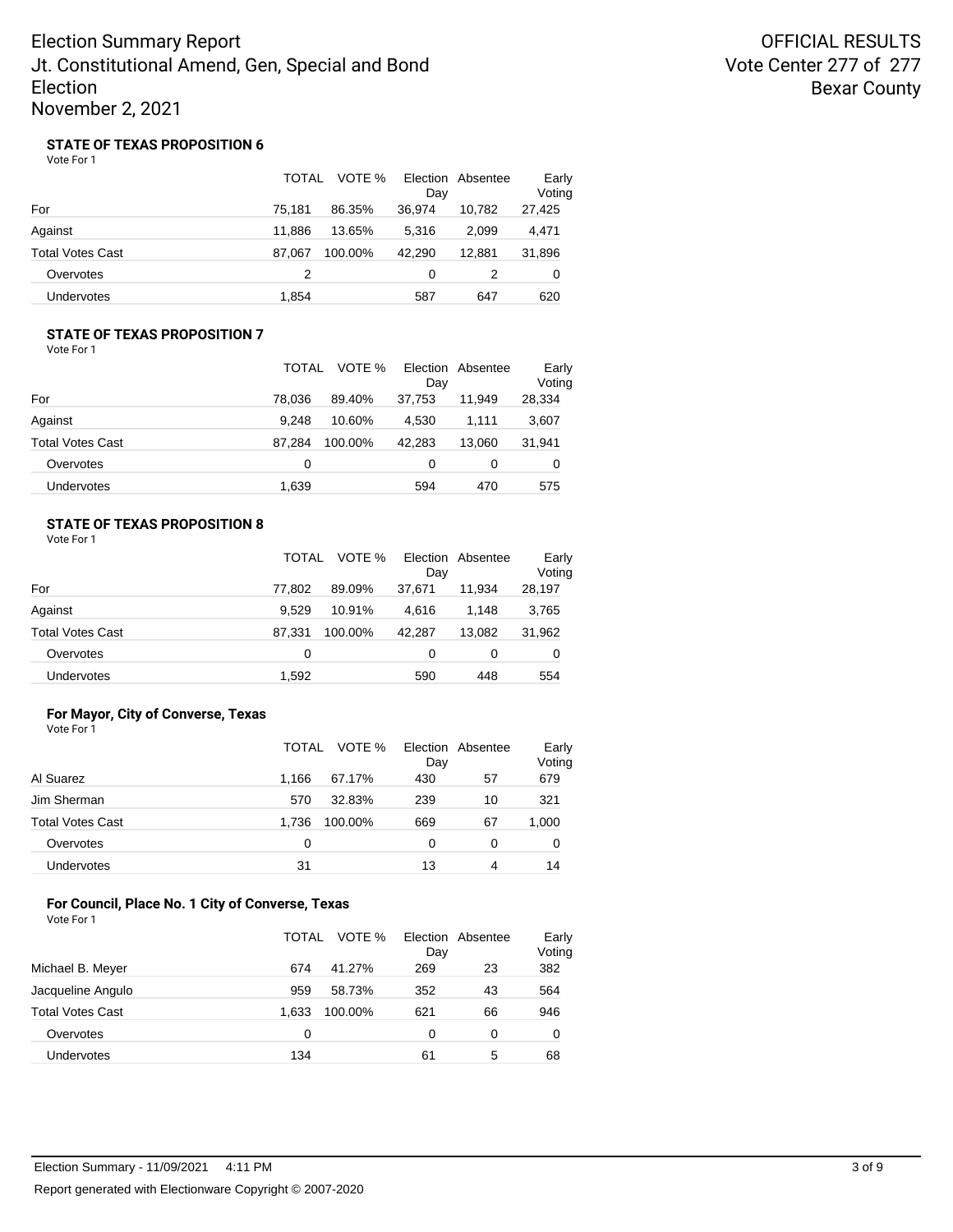## **For Council, Place No. 3 City of Converse, Texas**

Vote For 1

|                         | TOTAL<br>VOTE %  | Election Absentee<br>Day | Early<br>Voting |
|-------------------------|------------------|--------------------------|-----------------|
| Nancy Droneburg         | 867<br>53.29%    | 299<br>37                | 531             |
| Sylvia Trevino-Meyer    | 760<br>46.71%    | 320<br>24                | 416             |
| <b>Total Votes Cast</b> | 1.627<br>100.00% | 619<br>61                | 947             |
| Overvotes               | 0                | 0<br>0                   | 0               |
| Undervotes              | 140              | 63<br>10                 | 67              |

### **For Council, Place No. 5 City of Converse, Texas** Vote For 1

|                         | TOTAL | VOTE %  | Election Absentee<br>Day |    | Early<br>Voting |
|-------------------------|-------|---------|--------------------------|----|-----------------|
| Christopher L. Clark    | 898   | 56.44%  | 340                      | 37 | 521             |
| Dennis P. Nielsen       | 693   | 43.56%  | 270                      | 25 | 398             |
| <b>Total Votes Cast</b> | 1.591 | 100.00% | 610                      | 62 | 919             |
| Overvotes               | 0     |         | 0                        | 0  | 0               |
| Undervotes              | 176   |         | 72                       | 9  | 95              |

## **CITY OF HELOTES - PROPOSITION A**

Vote For 1

|                         | TOTAL | VOTE %  | Day | Election Absentee | Early<br>Voting |
|-------------------------|-------|---------|-----|-------------------|-----------------|
| For                     | 328   | 45.87%  | 164 | 11                | 153             |
| Against                 | 387   | 54.13%  | 225 | 18                | 144             |
| <b>Total Votes Cast</b> | 715   | 100.00% | 389 | 29                | 297             |
| Overvotes               | 0     |         | 0   | 0                 | 0               |
| Undervotes              | 8     |         | 5   |                   | 2               |

### **For Council, Place 6 City of Schertz, Texas**

Vote For 1

|                         | TOTAL | VOTE %  | Day | Election Absentee | Early<br>Voting |
|-------------------------|-------|---------|-----|-------------------|-----------------|
| Allison Heyward         | 240   | 62.02%  | 118 | 12                | 110             |
| Jeannine A. Graham      | 147   | 37.98%  | 78  | 6                 | 63              |
| <b>Total Votes Cast</b> | 387   | 100.00% | 196 | 18                | 173             |
| Overvotes               | O     |         | 0   | 0                 | 0               |
| <b>Undervotes</b>       | 62    |         | 41  | 4                 |                 |

#### **For Council, Place 7 City of Schertz, Texas** Vote For 1

|                         | VOTE %<br>TOTAL |         | Election Absentee<br>Day |    | Early<br>Voting |  |
|-------------------------|-----------------|---------|--------------------------|----|-----------------|--|
| Tim Brown               | 160             | 41.13%  | 78                       | 12 | 70              |  |
| <b>Judith Williams</b>  | 229             | 58.87%  | 122                      | 6  | 101             |  |
| <b>Total Votes Cast</b> | 389             | 100.00% | 200                      | 18 | 171             |  |
| Overvotes               | 0               |         | 0                        | 0  | 0               |  |
| Undervotes              | 60              |         | 37                       | 4  | 19              |  |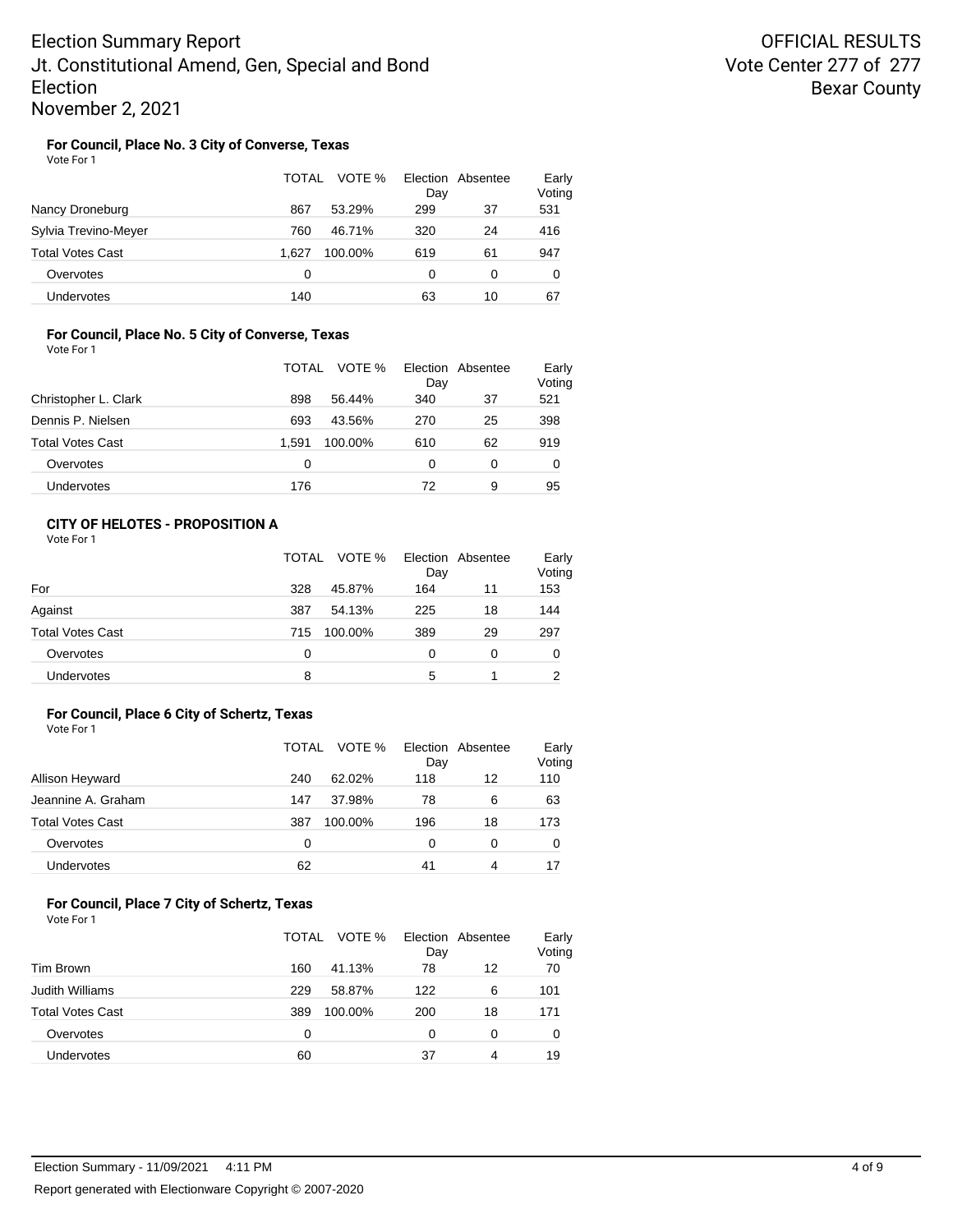## **CITY OF SCHERTZ - PROPOSITION A**

Vote For 1

|                         | TOTAL<br>VOTE % | Election Absentee<br>Day | Early<br>Voting |
|-------------------------|-----------------|--------------------------|-----------------|
| <b>FOR</b>              | 288<br>66.98%   | 151<br>16                | 121             |
| <b>AGAINST</b>          | 142<br>33.02%   | 6<br>71                  | 65              |
| <b>Total Votes Cast</b> | 430<br>100.00%  | 222<br>22                | 186             |
| Overvotes               | 0               | 0<br>0                   | 0               |
| Undervotes              | 19              | 15<br>0                  | 4               |

## **City of Universal City - Proposition A**

| Vote For 1 |  |
|------------|--|
|------------|--|

|                         | VOTE %<br>TOTAL  |     | Election Absentee<br>Day |       |
|-------------------------|------------------|-----|--------------------------|-------|
| <b>FOR</b>              | 85.13%<br>1.986  | 489 | 192                      | 1,305 |
| <b>AGAINST</b>          | 14.87%<br>347    | 124 | 9                        | 214   |
| <b>Total Votes Cast</b> | 2.333<br>100.00% | 613 | 201                      | 1,519 |
| Overvotes               | 0                | 0   | 0                        | 0     |
| <b>Undervotes</b>       | 15               | 4   |                          | 11    |

## **For Mayor, City of Windcrest, Texas**

|                         | <b>TOTAL</b> | VOTE %  | Day | Election Absentee | Early<br>Voting |
|-------------------------|--------------|---------|-----|-------------------|-----------------|
| Sue Alexander           | 598          | 40.96%  | 151 | 9                 | 438             |
| Dan Reese               | 862          | 59.04%  | 211 | 21                | 630             |
| <b>Total Votes Cast</b> | 1.460        | 100.00% | 362 | 30                | 1,068           |
| Overvotes               | 0            |         | 0   | 0                 | 0               |
| <b>Undervotes</b>       | 21           |         | 11  | 0                 | 10              |

### **For Council, Place 4 City of Windcrest, Texas**

Vote For 1

|                         | TOTAL | VOTE %  | Day | Election Absentee | Early<br>Voting |
|-------------------------|-------|---------|-----|-------------------|-----------------|
| Marcus Yax              | 728   | 50.73%  | 162 | 15                | 551             |
| Frank Archuleta         | 707   | 49.27%  | 191 | 15                | 501             |
| <b>Total Votes Cast</b> | 1.435 | 100.00% | 353 | 30                | 1,052           |
| Overvotes               | 0     |         | 0   | 0                 | O               |
| <b>Undervotes</b>       | 46    |         | 20  | 0                 | 26              |

#### **For Council, Place 5 City of Windcrest, Texas** Vote For 1

|                         | TOTAL | VOTE %  | Day | Election Absentee | Early<br>Voting |
|-------------------------|-------|---------|-----|-------------------|-----------------|
| Kim Dayoc               | 594   | 41.22%  | 150 | 11                | 433             |
| Joan Pedrotti           | 847   | 58.78%  | 205 | 19                | 623             |
| <b>Total Votes Cast</b> | 1.441 | 100.00% | 355 | 30                | 1,056           |
| Overvotes               | 0     |         | 0   | 0                 | 0               |
| <b>Undervotes</b>       | 40    |         | 18  | 0                 | 22              |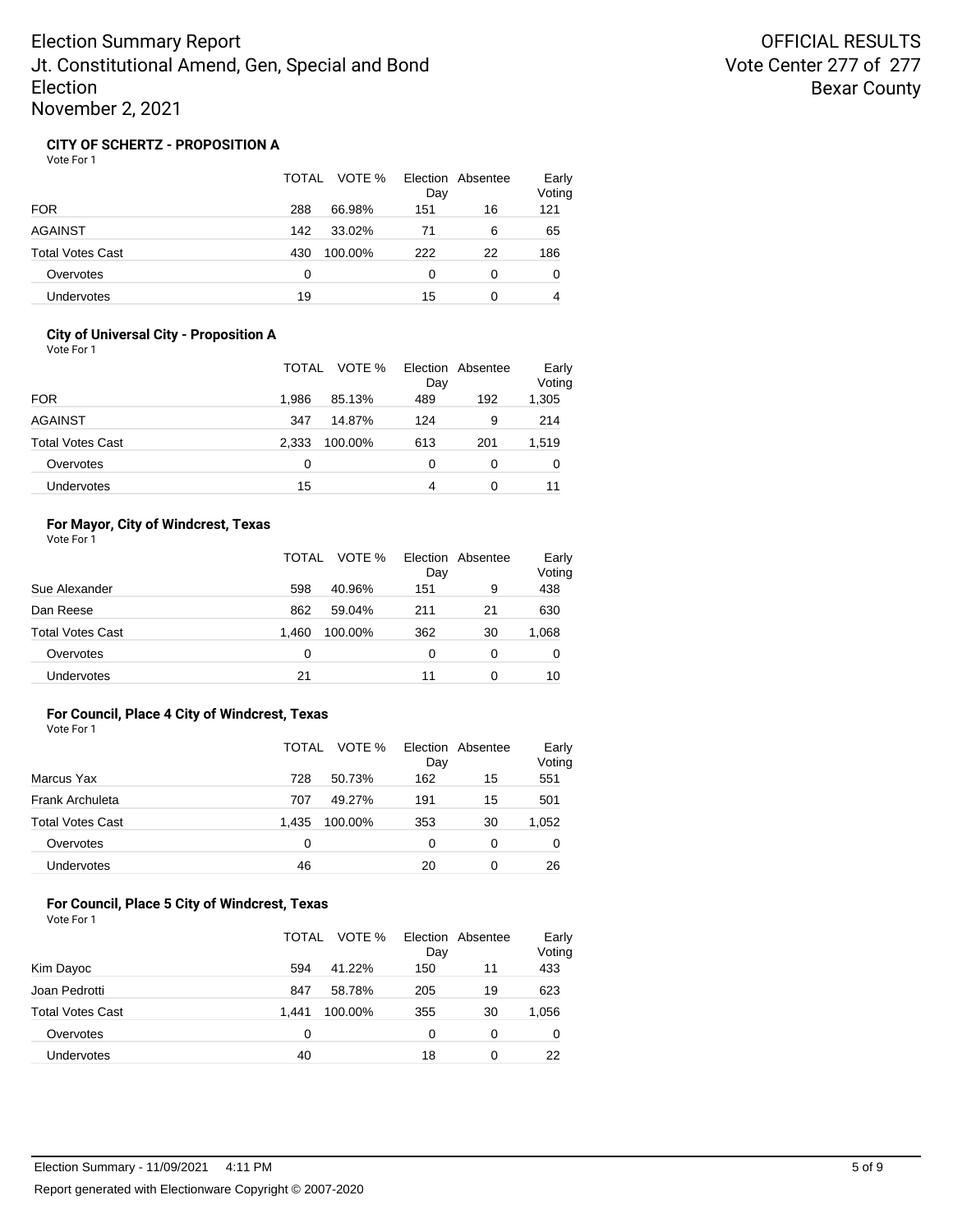## **CITY OF WINDCREST - PROPOSITION A**

Vote For 1

|                         | TOTAL<br>VOTE %  | Election Absentee<br>Day | Early<br>Voting |
|-------------------------|------------------|--------------------------|-----------------|
| <b>FOR</b>              | 1.264<br>86.58%  | 320<br>28                | 916             |
| <b>AGAINST</b>          | 13.42%<br>196    | 2<br>44                  | 150             |
| <b>Total Votes Cast</b> | 1.460<br>100.00% | 364<br>30                | 1,066           |
| Overvotes               | 0                | 0<br>0                   | 0               |
| Undervotes              | 21               | 9<br>0                   | 12              |

#### **CITY OF WINDCREST - PROPOSITION B** Vote For 1

| VULCIUII                |                  |                          |                 |
|-------------------------|------------------|--------------------------|-----------------|
|                         | VOTE %<br>TOTAL  | Election Absentee<br>Day | Early<br>Voting |
| <b>FOR</b>              | 645<br>44.30%    | 12<br>165                | 468             |
| <b>AGAINST</b>          | 811<br>55.70%    | 18<br>199                | 594             |
| <b>Total Votes Cast</b> | 1.456<br>100.00% | 364<br>30                | 1,062           |
| Overvotes               | 0                | ი<br>0                   | 0               |
| <b>Undervotes</b>       | 25               | 9<br>0                   | 16              |

## **Two Directors Positions at Large Green Valley Special Utility District**

| Vote For 2 |  |  |
|------------|--|--|
|------------|--|--|

|                         | TOTAL | VOTE %  | Day | Election Absentee | Early<br>Voting |
|-------------------------|-------|---------|-----|-------------------|-----------------|
| <b>Steve Cooper</b>     | 69    | 37.10%  | 49  | 3                 | 17              |
| James P. Hendrix        | 69    | 37.10%  | 43  | 4                 | 22              |
| Jill Zipp Bennett       | 48    | 25.81%  | 37  | 4                 | 10              |
| <b>Total Votes Cast</b> | 186   | 100.00% | 129 | 8                 | 49              |
| Overvotes               | 0     |         | 0   | 0                 | 0               |
| Undervotes              | 134   |         | 89  | 4                 | 41              |

## **Alamo Heights Independent School District - Proposition A**

Vote For 1

|                         | TOTAL | VOTE %  | Day   | Election Absentee | Early<br>Voting |
|-------------------------|-------|---------|-------|-------------------|-----------------|
| For                     | 2.196 | 71.69%  | 1,060 | 204               | 932             |
| Against                 | 867   | 28.31%  | 479   | 115               | 273             |
| <b>Total Votes Cast</b> | 3.063 | 100.00% | 1,539 | 319               | 1,205           |
| Overvotes               | 0     |         | 0     | 0                 | 0               |
| Undervotes              | 44    |         | 15    | 20                | 9               |

#### **COMAL INDEPENDENT SCHOOL DISTRICT - PROPOSITION A** Vote For 1

| 1 U U U                 |                  |                          |                 |
|-------------------------|------------------|--------------------------|-----------------|
|                         | TOTAL<br>VOTE %  | Election Absentee<br>Day | Early<br>Voting |
|                         |                  |                          |                 |
| <b>FOR</b>              | 63.10%<br>1.797  | 703<br>27                | 1,067           |
| <b>AGAINST</b>          | 36.90%<br>1.051  | 607<br>34                | 410             |
| <b>Total Votes Cast</b> | 2.848<br>100.00% | 61<br>1,310              | 1,477           |
| Overvotes               | 0                | 0<br>0                   | 0               |
| <b>Undervotes</b>       | 48               | 28<br>3                  | 17              |
|                         |                  |                          |                 |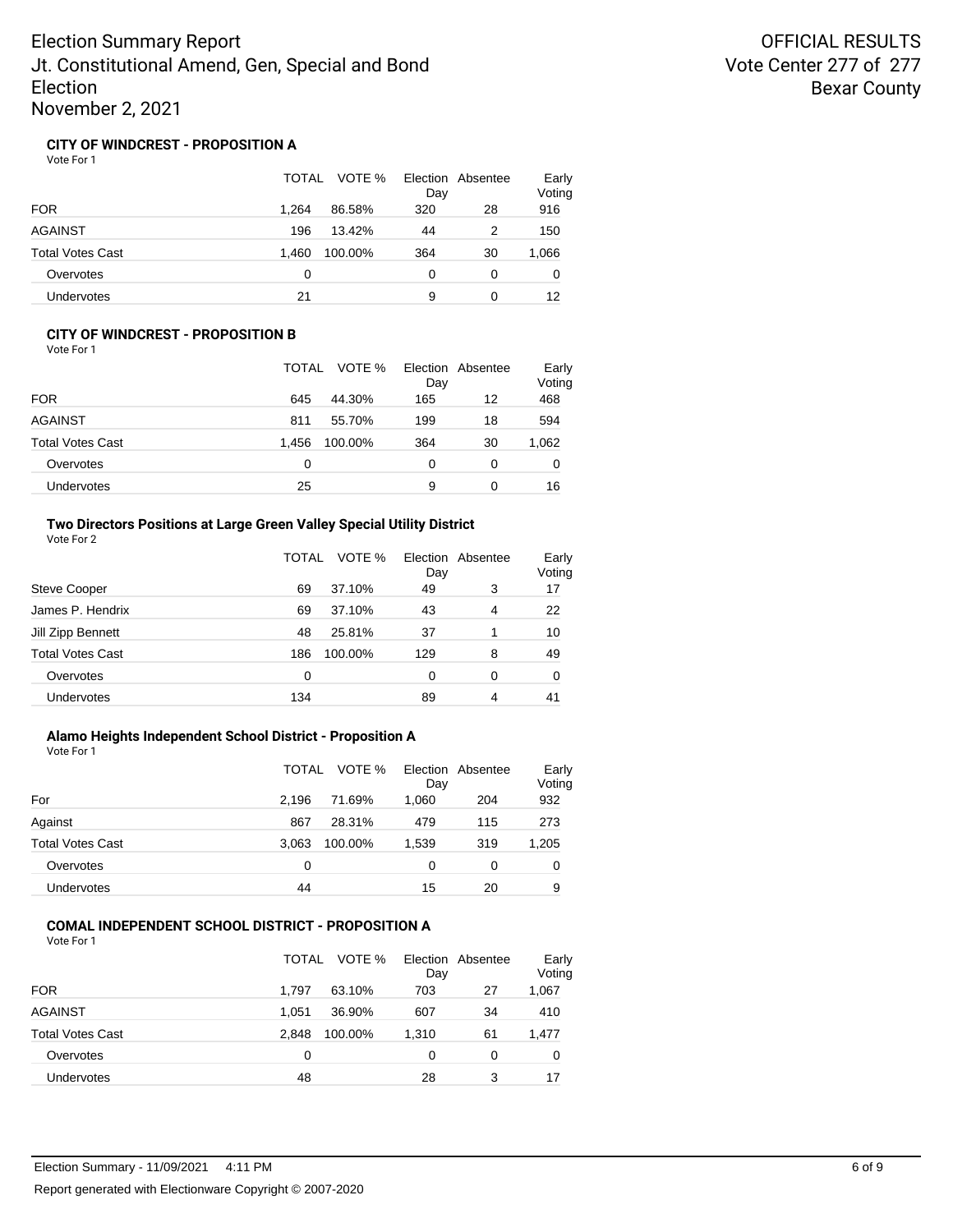## **COMAL INDEPENDENT SCHOOL DISTRICT - PROPOSITION B**

Vote For 1

|                   | TOTAL | VOTE %  | Day   | Election Absentee | Early<br>Voting |
|-------------------|-------|---------|-------|-------------------|-----------------|
| <b>FOR</b>        | 1.855 | 65.13%  | 769   | 26                | 1,060           |
| AGAINST           | 993   | 34.87%  | 547   | 30                | 416             |
| Total Votes Cast  | 2.848 | 100.00% | 1.316 | 56                | 1,476           |
| Overvotes         | 0     |         | 0     | 0                 | 0               |
| <b>Undervotes</b> | 48    |         | 22    | 8                 | 18              |

### **COMAL INDEPENDENT SCHOOL DISTRICT - PROPOSITION C** Vote For 1

TOTAL VOTE % Day Election Absentee Early Voting FOR 1,470 51.98% 608 21 841 AGAINST 1,358 48.02% 700 36 622 Total Votes Cast 2,828 100.00% 1,308 57 1,463 Overvotes 0 0 0 0 0 Undervotes 68 30 7 31

## **COMAL INDEPENDENT SCHOOL DISTRICT - PROPOSITION D**

Vote For 1

|                         | TOTAL | VOTE %<br>Day    | Election Absentee | Early<br>Voting |
|-------------------------|-------|------------------|-------------------|-----------------|
| <b>FOR</b>              | 1.339 | 559<br>47.62%    | 12                | 768             |
| <b>AGAINST</b>          | 1.473 | 52.38%<br>747    | 34                | 692             |
| <b>Total Votes Cast</b> | 2.812 | 100.00%<br>1,306 | 46                | 1,460           |
| Overvotes               | 0     | 0                | 0                 | 0               |
| <b>Undervotes</b>       | 84    | 32               | 18                | 34              |

## **COMAL INDEPENDENT SCHOOL DISTRICT - PROPOSITION E**

Vote For 1

|                         | TOTAL | VOTE %<br>Day    | Election Absentee | Early<br>Voting |
|-------------------------|-------|------------------|-------------------|-----------------|
| <b>FOR</b>              | 1.922 | 67.70%<br>803    | 29                | 1,090           |
| <b>AGAINST</b>          | 917   | 32.30%<br>511    | 28                | 378             |
| <b>Total Votes Cast</b> | 2.839 | 100.00%<br>1.314 | 57                | 1,468           |
| Overvotes               | 0     | 0                | 0                 | 0               |
| Undervotes              | 57    | 24               |                   | 26              |

#### **EAST CENTRAL INDEPENDENT SCHOOL DISTRICT - PROPOSITION A** Vote For 1

|                         | TOTAL | VOTE %<br>Day    | Election Absentee | Early<br>Voting |
|-------------------------|-------|------------------|-------------------|-----------------|
| <b>FOR</b>              | 1.662 | 46.32%<br>870    | 160               | 632             |
| <b>AGAINST</b>          | 1.926 | 53.68%<br>1,009  | 182               | 735             |
| <b>Total Votes Cast</b> | 3.588 | 100.00%<br>1.879 | 342               | 1,367           |
| Overvotes               | 0     | 0                | 0                 | 0               |
| <b>Undervotes</b>       | 31    | 11               | 4                 | 16              |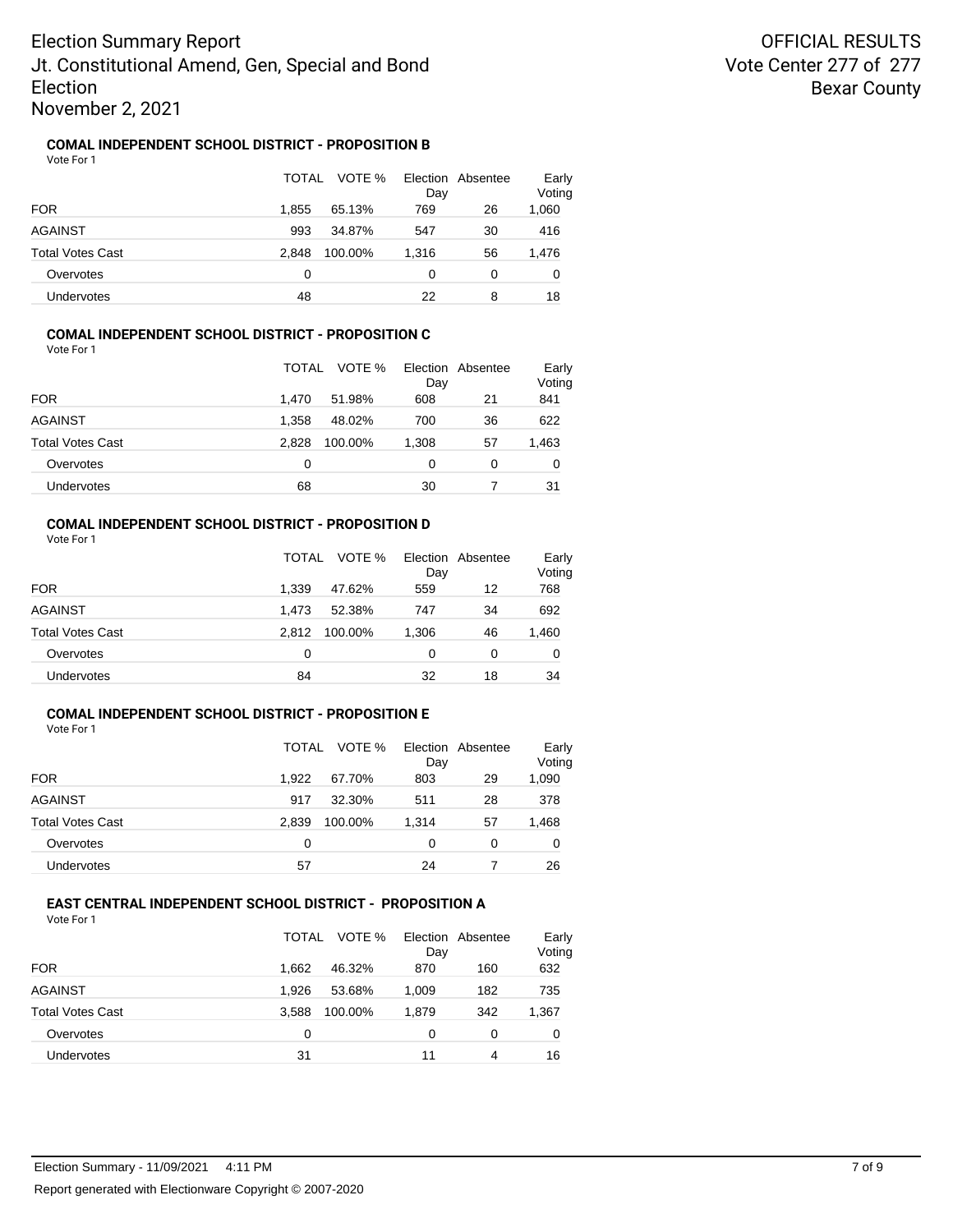## **Judson Independent School District - Proposition A**

Vote For 1

|                   | TOTAL | VOTE %  | Day   | Election Absentee | Early<br>Voting |
|-------------------|-------|---------|-------|-------------------|-----------------|
| <b>FOR</b>        | 3.311 | 44.94%  | 1,355 | 190               | 1,766           |
| AGAINST           | 4.057 | 55.06%  | 1,679 | 332               | 2,046           |
| Total Votes Cast  | 7.368 | 100.00% | 3,034 | 522               | 3,812           |
| Overvotes         | 0     |         | 0     | 0                 | 0               |
| <b>Undervotes</b> | 121   |         | 48    | 10                | 63              |

### **Judson Independent School District - Proposition B** Vote For 1

|                         | VOTE %<br>TOTAL  | Election Absentee<br>Day | Early<br>Voting |
|-------------------------|------------------|--------------------------|-----------------|
| <b>FOR</b>              | 2.948<br>40.12%  | 1.234<br>142             | 1,572           |
| AGAINST                 | 4.400<br>59.88%  | 1,800<br>374             | 2,226           |
| <b>Total Votes Cast</b> | 7.348<br>100.00% | 3,034<br>516             | 3,798           |
| Overvotes               | 0                | 0<br>0                   | 0               |
| Undervotes              | 141              | 48<br>16                 | 77              |

### **Judson Independent School District - Proposition C**

Vote For 1

|                         | TOTAL | VOTE %  | Day   | Election Absentee | Early<br>Voting |
|-------------------------|-------|---------|-------|-------------------|-----------------|
| <b>FOR</b>              | 3.539 | 48.10%  | 1.466 | 196               | 1,877           |
| <b>AGAINST</b>          | 3.818 | 51.90%  | 1.571 | 318               | 1,929           |
| <b>Total Votes Cast</b> | 7.357 | 100.00% | 3,037 | 514               | 3,806           |
| Overvotes               | 0     |         | 0     | 0                 | 0               |
| <b>Undervotes</b>       | 132   |         | 45    | 18                | 69              |

### **For Trustee, Place No. 4 Schertz-Cibolo-Universal City ISD**

Vote For 1

|                         | TOTAL | VOTE %  | Day | Election Absentee | Early<br>Voting |
|-------------------------|-------|---------|-----|-------------------|-----------------|
| Dudley Wait             | 301   | 40.90%  | 128 | 13                | 160             |
| <b>Edward Finley</b>    | 435   | 59.10%  | 180 | 30                | 225             |
| <b>Total Votes Cast</b> | 736   | 100.00% | 308 | 43                | 385             |
| Overvotes               | 0     |         | 0   | 0                 | 0               |
| Undervotes              | 282   |         | 137 | 24                | 121             |

#### **For Trustee, Place No. 5 Schertz-Cibolo-Universal City ISD** Vote For 1

|                         | TOTAL | VOTE %  | Election Absentee<br>Day |    | Early<br>Voting |
|-------------------------|-------|---------|--------------------------|----|-----------------|
| Gary W. Inmon           | 275   | 36.23%  | 121                      | 12 | 142             |
| Amy M. Thomas           | 484   | 63.77%  | 206                      | 33 | 245             |
| <b>Total Votes Cast</b> | 759   | 100.00% | 327                      | 45 | 387             |
| Overvotes               | 0     |         | 0                        | 0  | 0               |
| <b>Undervotes</b>       | 259   |         | 118                      | 22 | 119             |